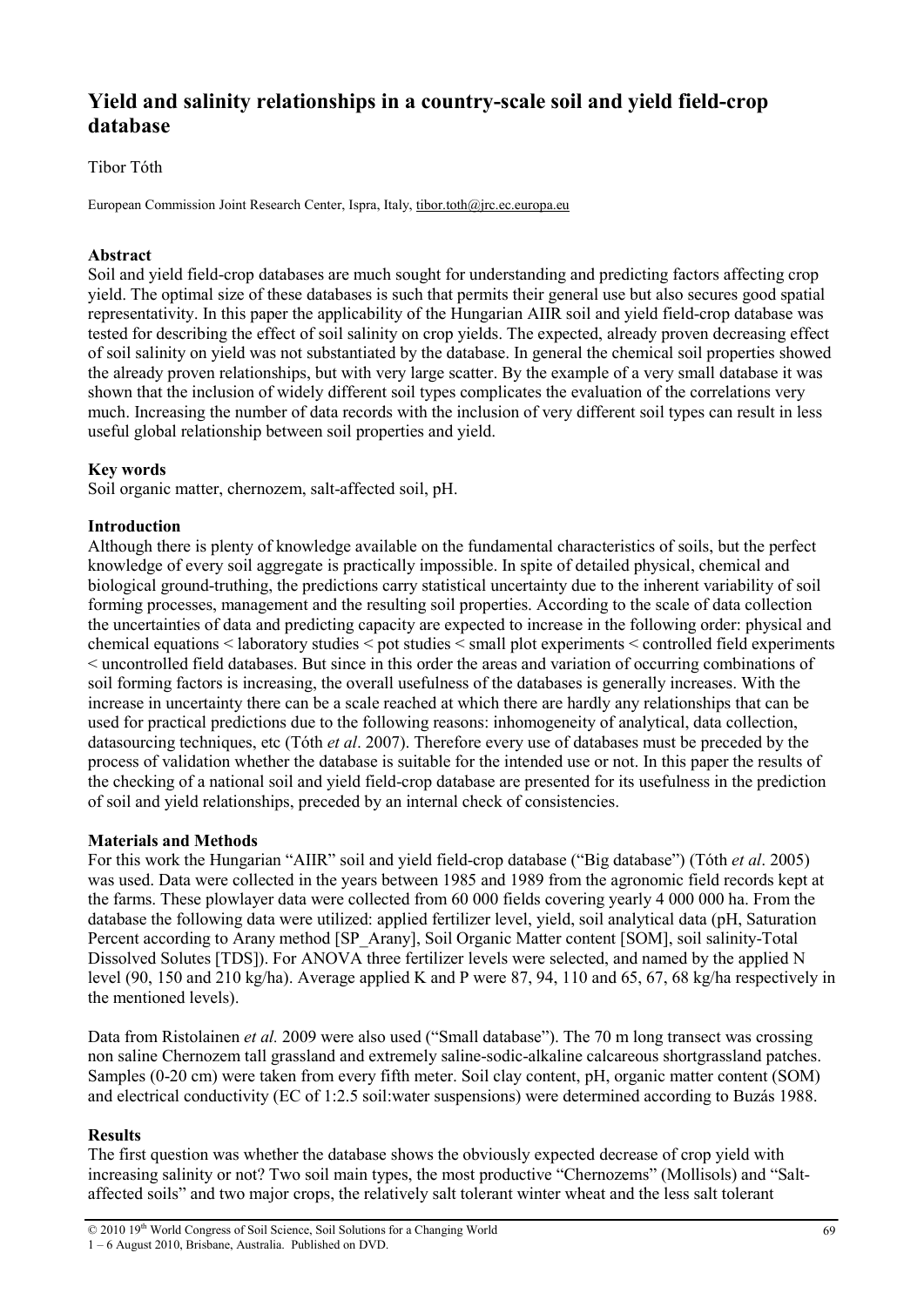sunflower were selected. As shown below only in the case of Salt-affected soils we found the expected trend, and only in the case of sunflower it was statistically significant.

Correlation coefficients between soil salinity (%) and yield with number of observations in brackets based on the Big database

| Soil/Crop                  | Winter wheat  | Sunflower        |
|----------------------------|---------------|------------------|
| <b>Chernozems</b>          | 0.04(17269)   | $0.056**$ (4088) |
| <b>Salt-affected soils</b> | $-.021(1687)$ | $-41.705$        |

Since fertilizer level can affect the yield (Petróczi 2009) we have checked its effect on crop yield in the Big database as shown below with the number of cases in brackets. Means followed by the same letter are not statistically significant.

| <b>Chernozems</b>                 |                            |                                           |           | <b>Salt-affected soils</b> |                           |            |
|-----------------------------------|----------------------------|-------------------------------------------|-----------|----------------------------|---------------------------|------------|
| Crop/Nitrogen Category (kg/ha) 90 |                            | 150                                       | 210       | 90                         | 150                       | 210        |
| Winter wheat (t/ha)               |                            | $5.15a(2534)$ $5.24a(4182)$ $5.38b(2158)$ |           |                            | $4.02a(101)$ $4.12a(405)$ | 4.39a(115) |
| Sunflower (t/ha)                  | $2.16a(1491)$ $2.16a(196)$ |                                           | 2.26a(50) | $2.12a(115)$ $2.50a(10)$   |                           | 2.9a(1)    |

Although the tendency of the yields was increasing with increasing N level, there were no statistically significant differences in general between the nitrogen fertilizer categories. Generally sunflower is not considered to be very sensitive for larger fertilizer doses (Petróczi 2009), but this feature was not substantiated by the database. Moreover the salt-affected soils showed somewhat higher sunflower yields than the Chernozems, which is not very likely. Based on these observations the yield data are not considered to be suitable for the analysis of the relationship between soil salinity and crop yield.

Subsequently the second question was whether the proven relationships between soil properties can be detected or not? Table 1 compares the total and salt-affected data sets. A striking feature of the database is that it is not the group of Salt-affected soils which has the largest pH and salinity values.

| Tubit It The activities such the of the sumples of the Dig unusually for enchanged by operates |              |         |                 |             |                 |                   |
|------------------------------------------------------------------------------------------------|--------------|---------|-----------------|-------------|-----------------|-------------------|
|                                                                                                | <b>TOTAL</b> | SOIL    | <b>DATABASE</b> | <b>SALT</b> | <b>AFFECTED</b> | <b>SOIL TYPES</b> |
|                                                                                                | N            | Minimum | Maximum         | N           | Minimum         | Maximum           |
| pH(KCl)                                                                                        | 286136       | 3.11    | 9.33            | 3627        | 3.22            | 8.00              |
| SP Arany                                                                                       | 286136       | 24      | 81              | 3627        | 24              | 76                |
| $CaCO3(\%)$                                                                                    | 286136       | .00     | 33.00           | 3627        | .00.            | 33.00             |
| SOM $(\%)$                                                                                     | 286136       | .00     | 5.50            | 3627        | .61             | 5.50              |
| TDS $(\% )$                                                                                    | 168218       | .01     | 2.20            | 3516        | .01             | 2.20              |

## **Table 1. The descriptive statistics of the samples of the Big database for chemical properties**

Table 2. shows that there is a contradiction between the correlation coefficients between SOM and pH calculated for the total Big database and those calculated for the subset of salt-affected soils. Due to its acid character the soil organic matter is expected to show negative correlation with pH as it is shown by the saltaffected soils. For the total database the explanation is that the acidic soils typically have smaller SOM than the slightly alkaline Chernozems which are dominating the soil cover and the database. For understanding the mentioned contradiction the Small database was evaluated, because it contained these variables and was collected in a rather well investigated area. In Table 4 there is no contradictory signs of correlation coefficient between the two halves. The reason is that the composition of the sample was balanced: 7 non salt-affected vs 8 salt-affected samples. Due to the wider range of values (Table 3) of saltaffected soils, there are rather contrasting "hidden" tendencies inside the joined database (Figure 1), but the salt-affected soils will determine the sign of overall correlation. As it is conceivable in this area salinity correlates with alkalinity and sodicity due to the presence of sodium carbonate. In Figure 1.A and B. there is opposite sign of correlation for the separate soil groups, but the sign of global correlation coefficient is determined by the extreme salt-affected soils. In Figure 1.A. the decreasing pH of non saline soils (red) is the consequence of the presence of SOM. The greater the SOM content the less  $CaCO<sub>3</sub>$  is remaining and therefore the pH decreases in the non saline soils. Since SOM contributes to electrical conductivity EC is increasing. On the other hand increasing salinity caused by alkali (green) will result in extreme high pH values. In Figure 1.B increasing amounts of SOM contribute to the increased measured value of electrical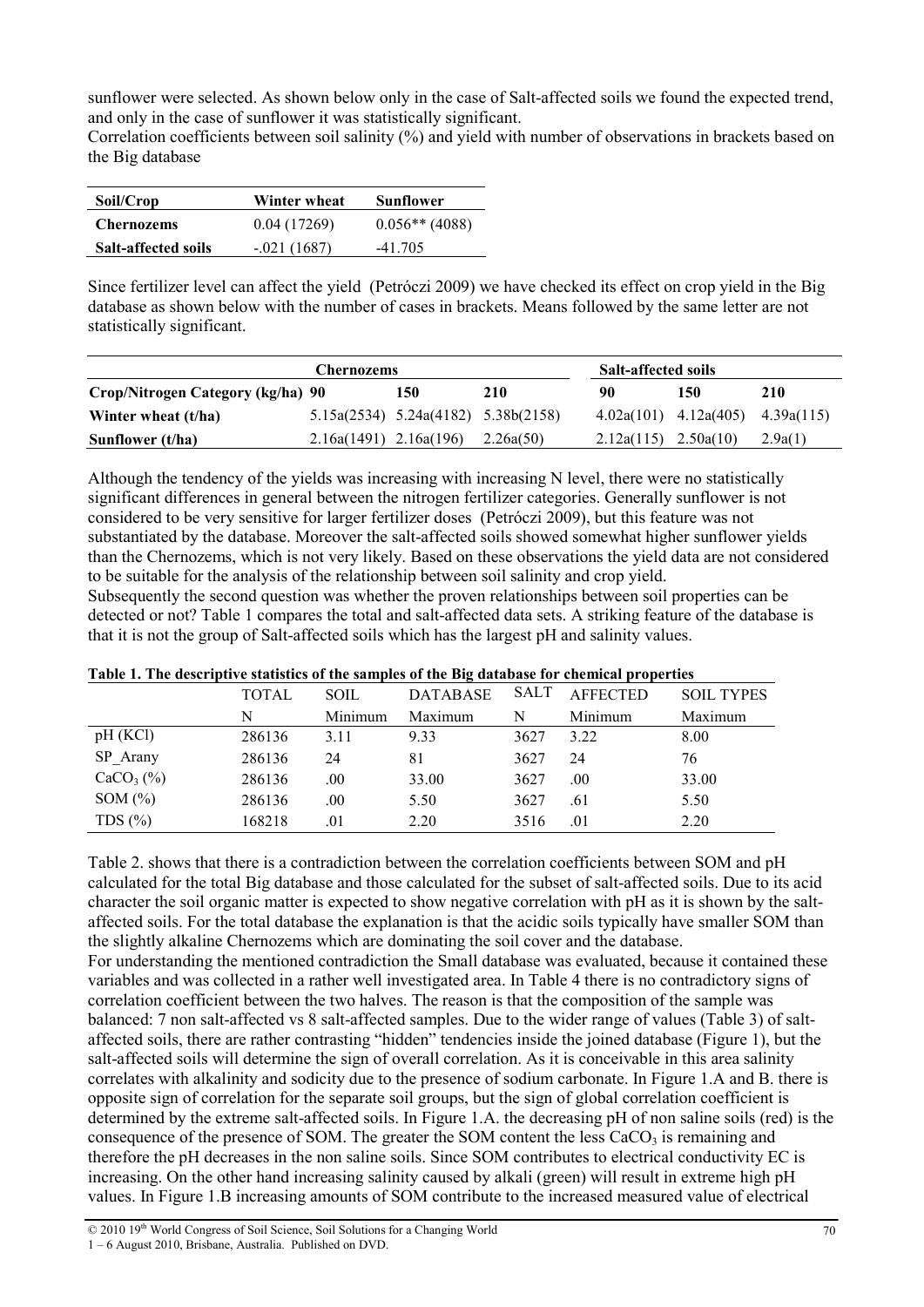conductivity (red) and therefore there is positive relationship for non salt-affected soils. But increasing salinity limits biological activity and there is negative relationship for salt-affected soils (green).

Table 2. The upper right part (in red) indicates the correlation matrix for chemical soil properties in the total Big database and the lower left part (in green) indicates the subset of salt-affected soil types according to Table 1. (\*\* Correlation is significant at the 0.01 level (2-tailed). \* Correlation is significant at the 0.05 level (2-tailed).). Correlation coefficients with opposite signs are shown with the same coloured box pairwise.

|                                | pH(KCl)    | SP Ar    | CaCO <sub>3</sub> | <b>SOM</b> | TDS      |
|--------------------------------|------------|----------|-------------------|------------|----------|
| pH (KCI)                       |            | $-042**$ | 564**             | $214**$    | $.032**$ |
| SP Arany                       | $-0.049**$ |          | $-.009**$         | $.680**$   | $.245**$ |
| $CaCO3$ content                | $.467**$   | $-194**$ |                   | .167       | $-.006*$ |
| Soil Organic Matter            | $-111**$   | $341**$  | $-0.012$          |            | $.153**$ |
| <b>Total Dissolved Solutes</b> | $.146**$   | $.493**$ | $-0.043*$         | $111**$    |          |

#### **Table 3. The descriptive statistics of the samples of the Small database**

|                              | TOTAL | SOIL    | <b>DATABASE</b> |   | SALT AFFECTED | <b>SOIL TYPES</b> |
|------------------------------|-------|---------|-----------------|---|---------------|-------------------|
|                              | N     | Minimum | Maximum         | N | Minimum       | Maximum           |
| pH $2.5$ (H <sub>2</sub> Ol) | 15    | 7.95    | 10.5            |   | 9.75          | 10.5              |
| Clay content $(\% )$ 15      |       | 20      | 38              |   | 20            | 38                |
| SOM $(\%)$                   |       | .24     | 2.65            |   | .24           | .68               |
| EC $2.5$ (dS/m)              |       |         | 4.05            |   | .86           | 4.05              |

There is no contradiction in Figure 1.C, but rather the two tendencies support each other. The reason is the acidifying effect of organic matter. In Figure 1.D increasing clayiness goes together with increasing SOM as is usual for non saline soils (red), but for salt-affected soils increasing clayiness means increasing adsorbed sodium and salinity (green), which would limit biological activity and consequently SOM.

Table 4. The upper right part (in red) indicates the correlation matrix of the total Small database of Transect 2. and the lower left part (in green) indicates the subset of salt-affected soil types according to Table 3. (\*\* Correlation is significant at the 0.01 level (2-tailed). \* Correlation is significant at the 0.05 level (2-tailed).)

|                             | $pH_2.5$ (H <sub>2</sub> O) | Clay     | <b>SOM</b> | $EC$ 2.5 |
|-----------------------------|-----------------------------|----------|------------|----------|
| $pH_2.5$ (H <sub>2</sub> O) |                             | $.695**$ | $-982**$   | $.823**$ |
| Clay content                | .245                        |          | $-641*$    | 729**    |
| <b>SOM</b>                  | $-849**$                    | $-293$   |            | $-771**$ |
| $EC$ 2.5                    | $.721*$                     | .467     | $-684$     |          |